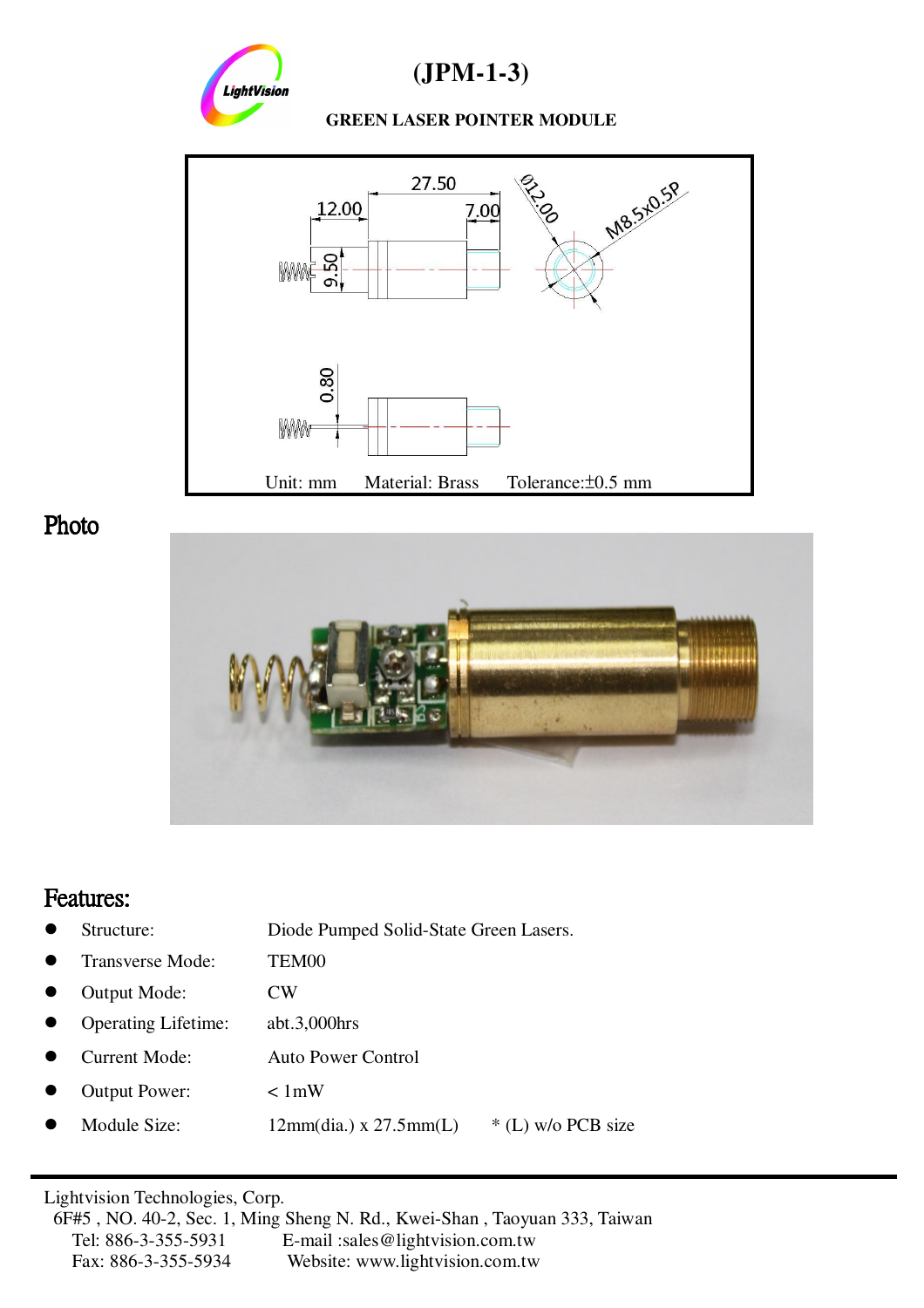# **Applications**

- Laser Pointer
- Presenter

## **Absolute maximum ratings**

| Parameter             | Symbol       | Rating     | Unit |
|-----------------------|--------------|------------|------|
| Supply voltage        | Vcc          | $+3.5$     |      |
| Input signal voltage  | $\rm V_{IN}$ |            |      |
| Operating temperature | Topr         | $15 - 35$  | U    |
| Storage temperature   | Tstg         | $-5 - +55$ | °∩   |

## **Specifications**

| Parameter         | Symbol          | Condition                     | Min   | Typ  | Max   | Unit |
|-------------------|-----------------|-------------------------------|-------|------|-------|------|
| Wavelength        | $\lambda$ P     |                               |       | 532  |       | nm   |
| Output power      | $P_0$           |                               | 0.3   | 0.65 | 0.85  | mW   |
| Power stability * | $\triangle P_0$ | Topr= $15 \sim +35^{\circ}$ C | $-10$ |      | $+10$ | $\%$ |
| Beam divergence   | $2\Theta r$     |                               |       | 1.55 |       | mrad |

1) Initial values 2)Each value is measured by using our measuring instrument  $3)$   $\triangle$  1: The distance from laser beam window

\* Same room temperature testing 30mins

#### **Output Power Stability vs. Case Room Temperature**

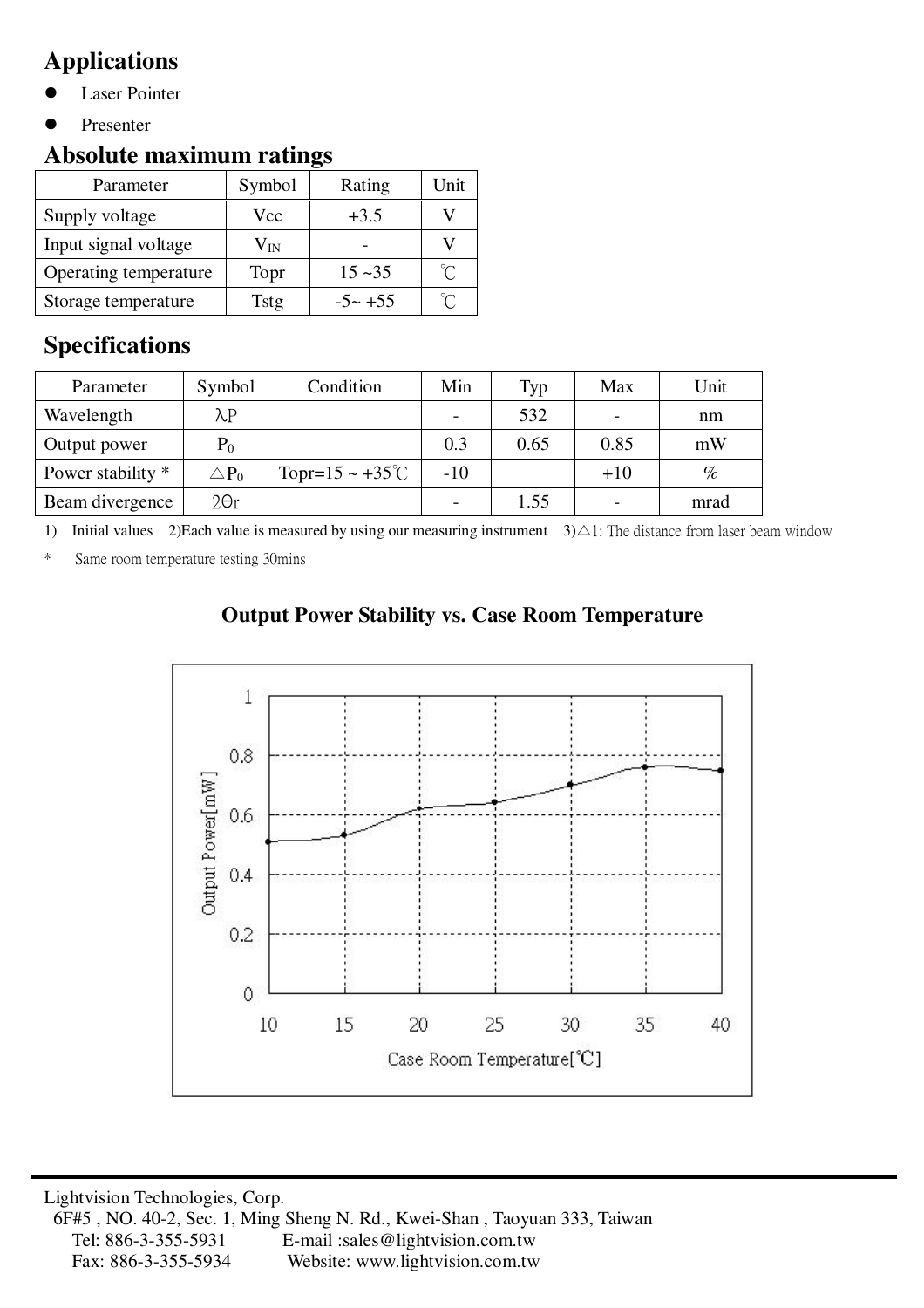

**Current Consumption vs. Case Room Temperature**



Lightvision Technologies, Corp. 6F#5 , NO. 40-2, Sec. 1, Ming Sheng N. Rd., Kwei-Shan , Taoyuan 333, Taiwan Tel: 886-3-355-5931 E-mail :sales@lightvision.com.tw Fax: 886-3-355-5934 Website: www.lightvision.com.tw